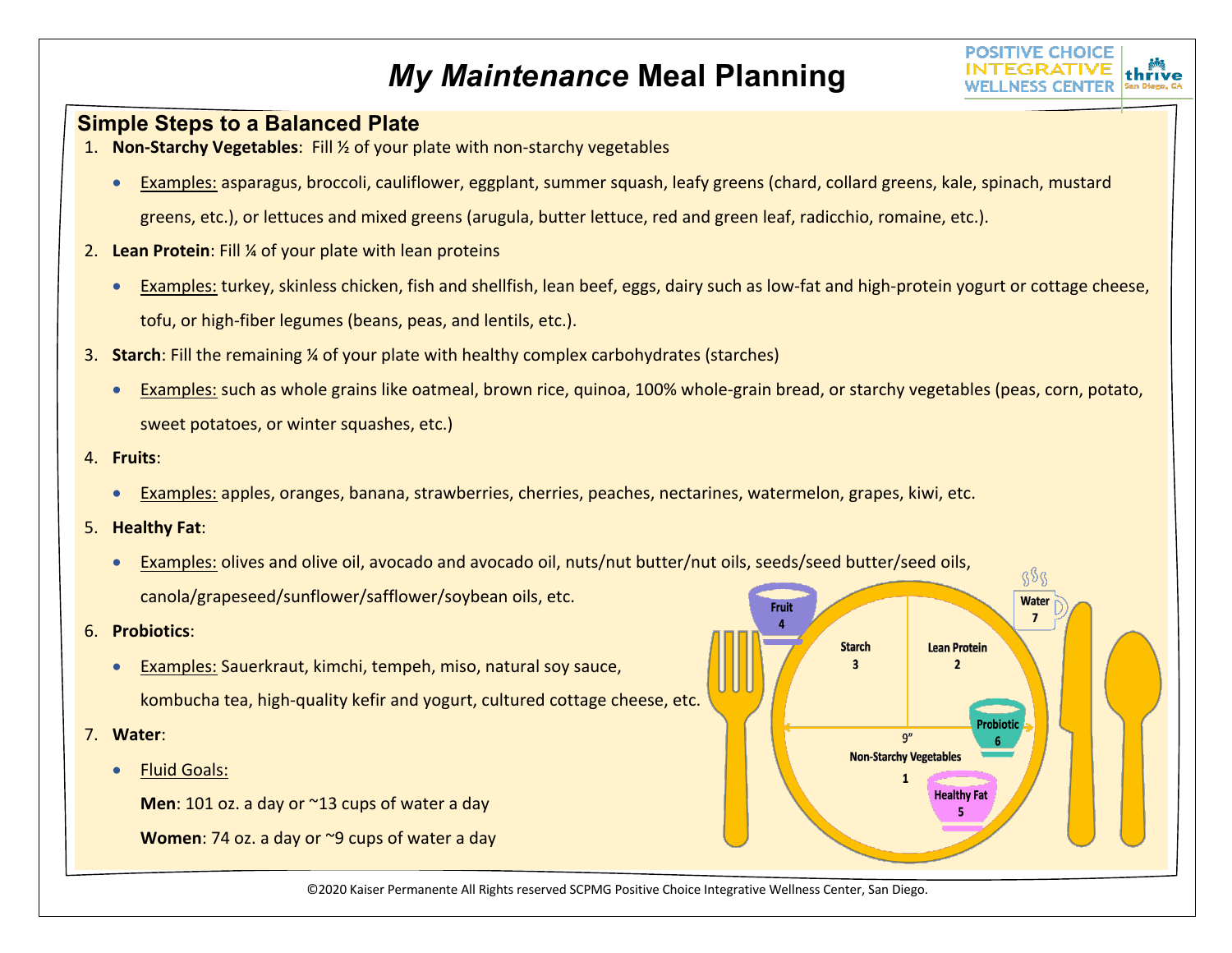## My Maintenance Meal Planning

|                   | My Maintenance Meal Planning |                                                                                                           |                   | <b>POSITIVE CHOICE</b><br>thrive |
|-------------------|------------------------------|-----------------------------------------------------------------------------------------------------------|-------------------|----------------------------------|
| <b>Monday</b>     | <b>Tuesday</b>               | Wednesday                                                                                                 | <b>Thursday</b>   | <b>Friday</b>                    |
| <b>Breakfast:</b> | <b>Breakfast:</b>            | <b>Breakfast:</b>                                                                                         | <b>Breakfast:</b> | <b>Breakfast:</b>                |
| Snack:            | Snack:                       | Snack:                                                                                                    | Snack:            | Snack:                           |
| Lunch:            | Lunch:                       | Lunch:                                                                                                    | Lunch:            | Lunch:                           |
| Snack:            | Snack:                       | Snack:                                                                                                    | Snack:            | Snack:                           |
| Dinner:           | Dinner:                      | Dinner:                                                                                                   | <b>Dinner:</b>    | <b>Dinner:</b>                   |
|                   |                              | ©2020 Kaiser Permanente All Rights reserved SCPMG Positive Choice Integrative Wellness Center, San Diego. |                   |                                  |